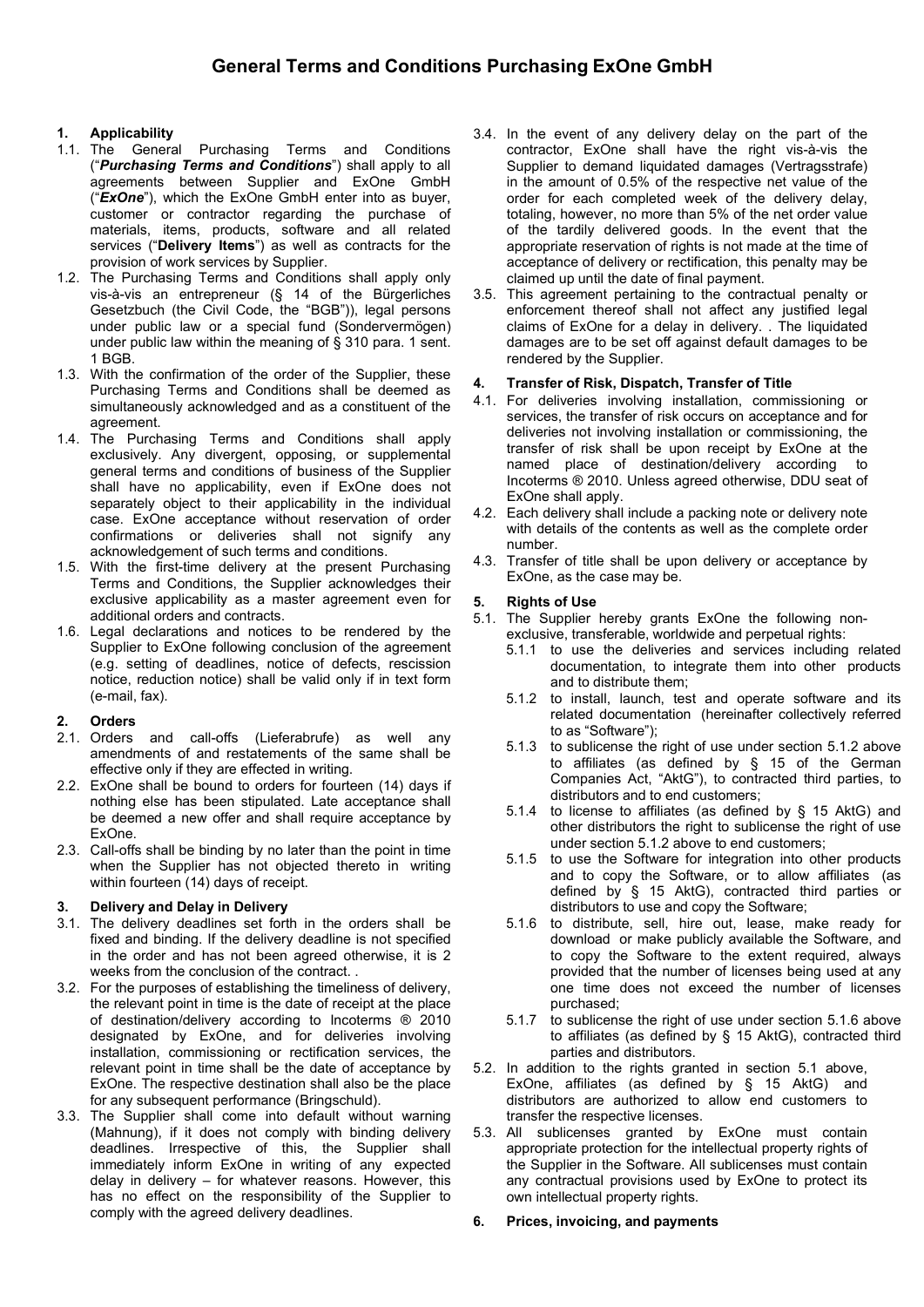- 6.1. The price specified in the order shall be binding. All prices shall be understood as inclusive of statutory value-added tax, whenever such is not separately identified. To the extent nothing divergent is stipulated, the price shall include all ancillary expenses of transportation, including proper packaging, insurance policies, and other ancillary expenses as well as costs for assembly and import and export duties.
- 6.2. Invoices are to be issued specifying the order number without undue delay after shipment of the goods.
- 6.3. ExOne shall not owe any maturity interest. Statutory regulations shall apply to any payment default.
- 6.4. Payments effected do not imply acknowledgment of the deliveries or services as being in accordance with the contract.
- 6.5. The Supplier shall be allowed to offset any receivables of ExOne only with receivables which are (i) undisputed or (ii) judicially established. The Supplier shall also be allowed to offset if he asserts counterclaims form the same contractual relationship.

#### 7. Product Conformity, Product Related Environmental Protection including Substance Declaration, Dangerous Goods

- 7.1. Should the Supplier deliver products, to which productrelated statutory and legal requirements apply in view of their further marketing in the European Economic Area or to which corresponding requirements apply regarding other countries notified by ExOne to the Supplier, then the Supplier must ensure compliance of the products with these requirements at the time of transfer of risk. Furthermore, the Supplier must ensure that all documents and information which are necessary to provide the proof of conformity of products with the respective requirements can be furnished immediately to ExOne upon request.
- 7.2. In particular, the Supplier warrants that he complies with the requirements of the EU regulation for chemicals REACH (Regulation (EC) No 1907/2006 of 30 December 2006) in its currently valid version ("REACH-Regulation).
- 7.3. Furthermore, the Supplier guarantees that it will not supply any delivery items containing substances according to:
	- Annex XIV of the Reach Regulation in the currently valid version;
	- Annex A of the Stockholm Convention on Persistent Organic Substances in the currently valid version;
	- Annex I of the EG Regulation 1005/2009 on substances that deplete the ozone layer in the currently valid version;
- 7.4. Furthermore the Supplier is obligated to observe other standards, such as VDE, DIN, ISO and CE-Standards, as far as their scope is opened.
- 7.5. If the delivered goods contain substances listed in the Candidate List of Substances of Very High Concern (SVHC list) in line with REACH, the Supplier must promptly notify ExOne of this. The same applies in the case of pending deliveries if substances that were previously not on the list are then included on the list. Suppliers are required to comply with § 16 lit. f) ChemG in connection with Art. 9 para. 2 of 2008/98/EG (Waste Framework Directive). The deliveries may moreover not contain asbestos, biocides or radioactive materials.
- 7.6. If the delivery contains goods that must be classifies as hazardous materials under international regulations, the Supplier shall inform ExOne accordingly upon confirmation of the order at the latest.
- 7.7. The Supplier is obliged to identify the so called "Conflict Minerals" (tin, gold, tantalum, tungsten) used in his supply chain and take suitable measures to ensure that materials and components supplied to ExOne do not contain any conflict minerals pursuant to Section 1502 of the US American Dodd-Frank Act.

## 8. Copy Right, Confidentiality

8.1. The Supplier shall be obligated (i) not to disclose any and all information, knowledge, and documents of which the contractor acquires knowledge from the Client, e.g.,

technical and other data, measurement values, technology, operational experience, trade secrets, knowhow, compositions and other documentation ("Information"), (ii) not to make such accessible to third parties without ExOne's consent and (iii) to use such only for the purpose of executing the respective contract. The non-disclosure obligation shall also be effective for a time period of four (4) years after execution of the respective contract.

- 8.2. The Client shall reserve ownership and copyrights to all documentation (e.g., written documents, plans, drawings, calculations, illustrations, samples, specimens, models and designs and similar objects) and their electronic storage media as well confidential concepts and ideas, which were made available to Supplier or had been paid for by ExOne ("Documents"). It shall not be permitted to leave such documents with or to otherwise make them accessible to unauthorized third parties, and after the contract has been performed, such are to be returned to ExOne or at the request of ExOne to destroy or delete. In this case, ExOne must be given a corresponding confirmation of destruction or deletion. Insofar as such deletion is only possible with unreasonable technical effort (in particular the deletion of backups), the Supplier shall secure this Documents in such a manner that misuse and unauthorized knowledge are excluded. The reproduction of such objects shall be permissible only within the scope of operational requirements and the provisions of copyright law.
- 8.3. Staff, employees, and subcontractors are to be so obligated in accordance with § 8.1. The obligation is to be documented in writing.

## Warranty and product liability

- 9.1. Unless otherwise stipulated below, the provisions of law shall apply to the warranty.
- 9.2. According to the statutory provisions, the Supplier shall be liable, in particular, for the goods having the agreed quality upon passing of risk. In any event, those product specifications that – in particular, by virtue of reference or specification in ExOne's order – form part of the subject matter of the respective agreement or are incorporated into the agreement in the same manner as these Purchasing Terms and Conditions shall be deemed an agreement as to quality. In this respect, it shall not matter whether the product specification derives from ExOne, the Supplier or the manufacturer.
- 9.3. In derogation of § 442 para. 1 sent. 2 BGB, ExOne shall be entitled to unlimited claims for defects even if, as a result of gross negligence, the defect remained unknown to ExOne when the contract was entered into.
- 9.4. The commercial duty to examine and to notify defects shall be governed by the statutory provisions (sections 377 and 381 German Commercial Code), save that the duty to examine is limited to defects that are obvious upon visual inspection of the incoming goods, including the delivery documents, or upon spot checks during quality control procedures (e.g. transport damage, wrong deliveries and short deliveries). If an acceptance inspection is agreed, there is no need to examine the goods. Apart from that, it depends on the extent to which examination is expedient according to proper business procedures, taking into account the circumstances of the particular case. This is without prejudice to our duty to notify subsequently discovered defects. In all cases our objection (notification of defects) shall be deemed timely and without delay if it is delivered to ExOne within 7 days of discovery of the defect.
- 9.5. If product liability claims are raised against ExOne, the Supplier must indemnify ExOne from that upon first request, as far as and to the extent to which the damage was caused by a defect of the goods delivered by the Supplier. In cases of liability for negligence, however, this only applies if the Supplier is to blame. As far as the